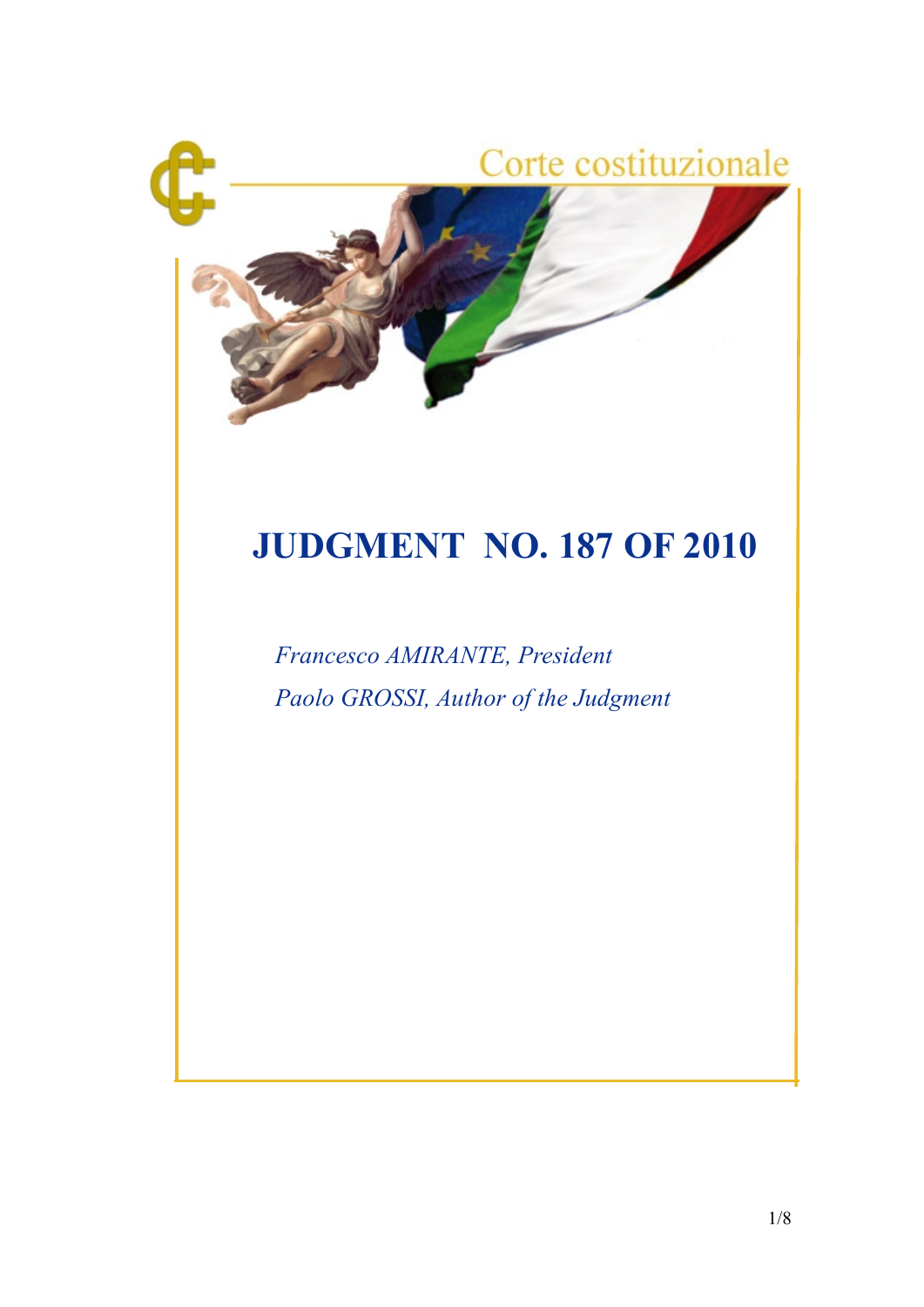# **JUDGMENT NO. 187 YEAR 2010**

**In this case the Court considered a referral questioning the constitutionality of legislation that subjected the award of incapacity benefit to the possession of a residence card on the grounds that it was discriminatory against the classes of foreign national that did not meet that prerequisite. Making broad reference to the case law of the European Court of Human Rights, the Court struck down the contested legislation as unconstitutional, holding that since the contested provision amounted to a payment not to supplement low income which is dependent upon individual circumstances, but rather to provide the person with a minimum level of "support" in order to ensure his survival, it had to be granted to Italians and foreign nationals under equal conditions.**

(omitted)

#### **JUDGMENT**

in proceedings concerning the constitutionality of Article 80(19) of Law no. 388 of 23 December 2000 (Provisions governing the formation of the annual and long-term budget of the State – Finance Law 2001), referred by the Turin Court of Appeal in the proceedings pending between O.M. and the Ministry of the Economy and Finance and others by the referral order of 27 February 2009, registered as no. 144 in the Register of Orders 2009 and published in the Official Journal of the Republic no. 21, first special series 2009.

Considering the entry of appearance by the National Institute for Social Security (*Istituto nazionale della previdenza sociale*, *INPS*), as well as the intervention by the President of the Council of Ministers;

having heard the Judge Rapporteur Paolo Grossi in the public hearing of 23 March 2010;

having heard Counsel Nicola Valente for the *INPS* and the *Avvocato dello Stato* Diana Ranucci for the President of the Council of Ministers.

(omitted)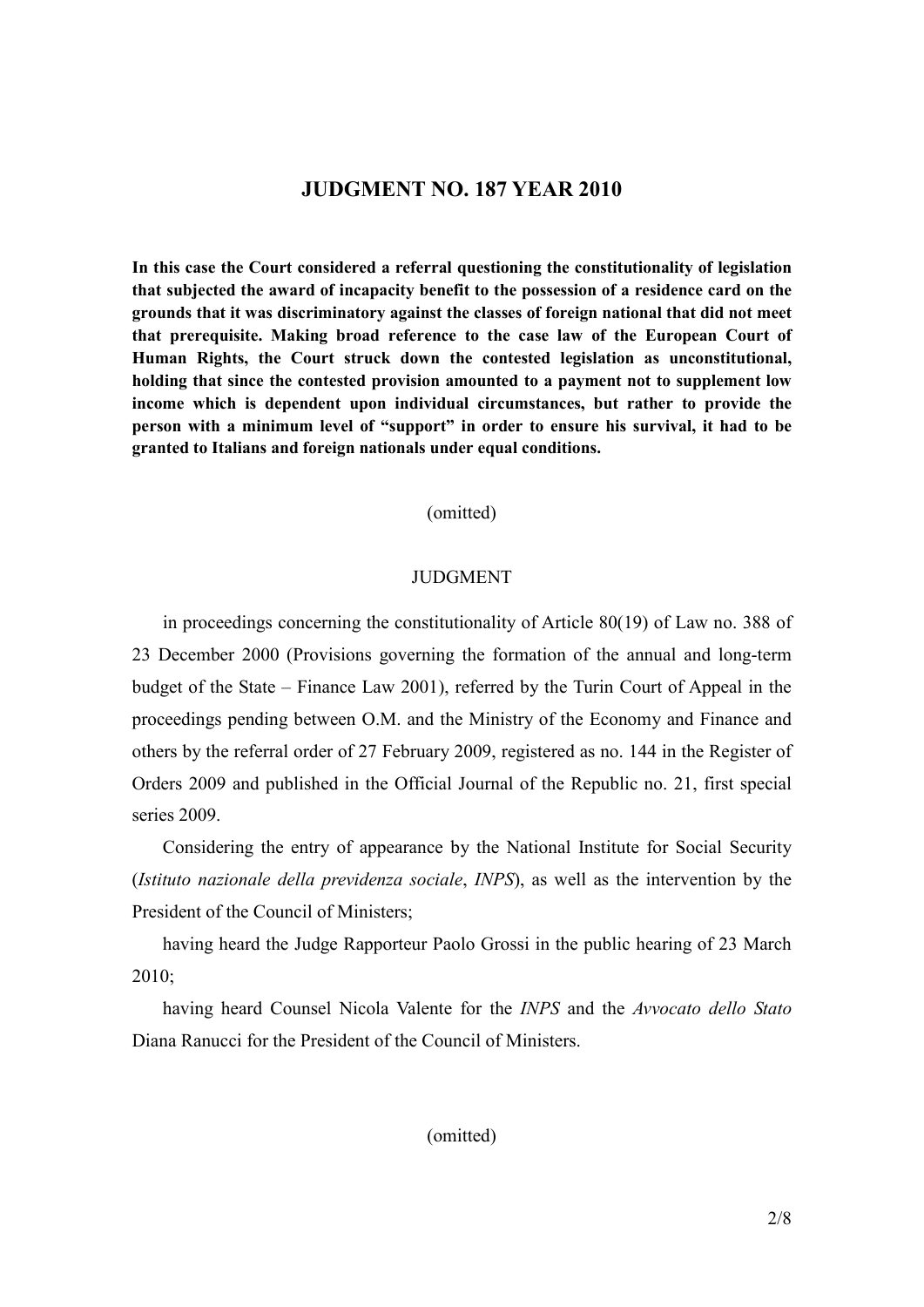### *Conclusions on points of law*

1. – The Turin Court of Appeal raised a question concerning the constitutionality of Article 80(19) of Law no. 388 of 28 December 2000 (Provisions governing the formation of the annual and long-term budget of the State - Finance Law 2001) insofar as in stipulating that "pursuant to Article 41 of Legislative Decree no. 286 of 25 July 1998, incapacity benefit and financial entitlements that are available as individual rights under the legislation applicable to social services may be granted, subject to the conditions specified in the legislation, to foreign nationals who possess a residence card", that provision subjects the award of monthly incapacity benefit pursuant to Article 13 of Law no. 118 of 30 March 1971 (Conversion into Law of Decree-Law no. 5 of 30 January 1931 and new provisions in favour of the civilian disabled or invalids) to foreign nationals legally resident within the territory of the State to the requirement of possession of a residence card.

In the opinion of the referring court in fact, in subjecting the right to social security benefits available as individual rights, which must certainly include the incapacity benefit provided for under Article 13 of Law no. 118 del 1971, to the requirement of possession of a residence card, and therefore the requirement of a stay within the territory of the State of at least five years, the contested provision is claimed to introduce a further prerequisite that is liable to result in discrimination against foreign nationals compared to Italian citizens, in breach of the principles set forth under Article 14 of the Convention for the Protection of Human Rights and Fundamental Freedoms, and Article 1 of the Additional Protocol to the Convention adopted in Paris on 20 March 1952, as interpreted by the European Court of Human Rights. This means that Article 117(1) of the Constitution has been violated, in accordance with the principles asserted by this Court in judgments no. 348 and no. 349 of 2007.

2. – The question is well-founded.

The case law of the European Court of Human Rights has had the opportunity on various occasions to emphasise that the Convention does not impose a duty on the Member States to create a system of social protection or to ensure a particular level of social security benefits. However, once these benefits have been established and awarded, the legislation regulating them cannot fail to be subject to a review as to its compatibility with the Convention provisions, including in particular Article 14 which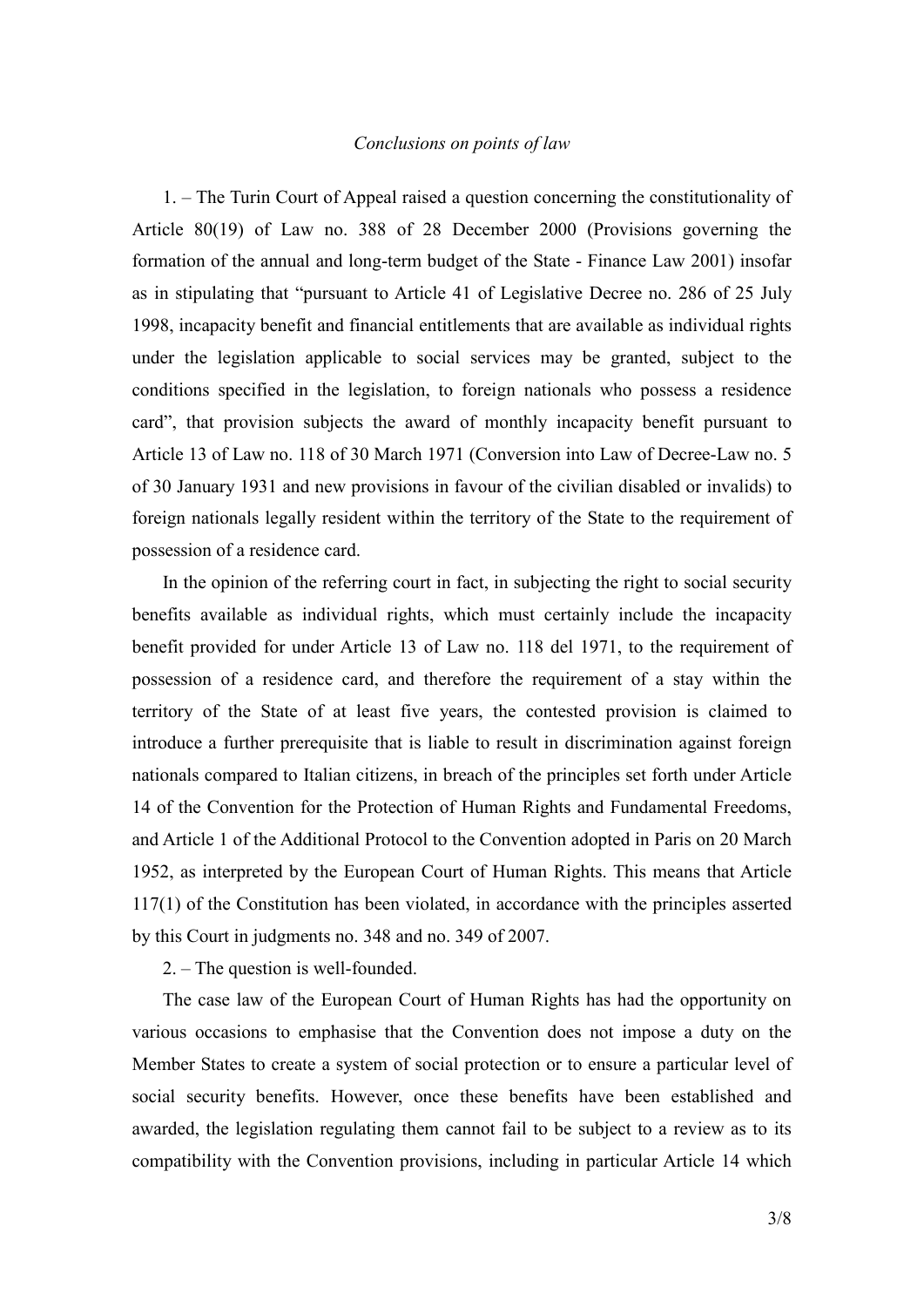prohibits the provision for discriminatory treatment (to this effect, see *Stec and others v. United Kingdom*, decision on admissibility of 6 July 2005; *Koua Poirrez v. France*, judgment of 30 September 2003; *Gaygusuz v. Austria*, judgment of 16 September 1996; and *Salesi v. Italy*, judgment of 26 February 1993). At the same time, the Strasbourg Court also stressed the broad margin of appreciation which the Member States enjoy in matters relating to social security benefits, holding in particular that due to their direct knowledge of the special features that characterise the respective societies and their related needs, the individual national authorities are in principle in a privileged position compared to that of the international court when determining to the extent to which a matter relating to economic and social provision is in the public interest. On this basis the Court concluded that it would, as a matter of principle, respect the choices made regarding such matters by the national legislature, unless the assessment concerned turned out to be manifestly unreasonable (*Carson and others v. United Kingdom*, judgment of 16 March 2010; and *Luczak v. Poland*, judgment of 27 November 2007). Moreover, as far as the limits within which the prohibition on discrimination set forth under Article 14 of the Convention operates is concerned, the Court did not fail to point out the relational status which characterises the principle, in the sense that it does not have self-standing significance, "but plays an important role in completing the other provisions of the Convention and its protocols, because it protects individuals in analogous situations from discrimination in the enjoyment of the rights guaranteed under other provisions" (see most recently *Oršuš and others v. Croatia*, judgment of 16 March 2010). As specified in the case law of the Court, treatment becomes discriminatory where it does not have an objective and reasonable justification: that is there it does not strike a proportional balance between the means used and the objective pursued (e.g. *Niedzwiecki v. Germany*, judgment of 25 October 2005). And this is not without the further specification that only "very strong considerations may lead to the conclusion that a difference in treatment based exclusively on nationality is compatible with the Convention" (see most recently, *Si Amer v. France*, judgment of 29 October 2009 and the precedents cited).

Constitutional review will therefore have to be carried out in the light of the interpretative findings noted above, which the Strasbourg Court reached when examining the scope of the principle of non-discrimination enshrined under Article 14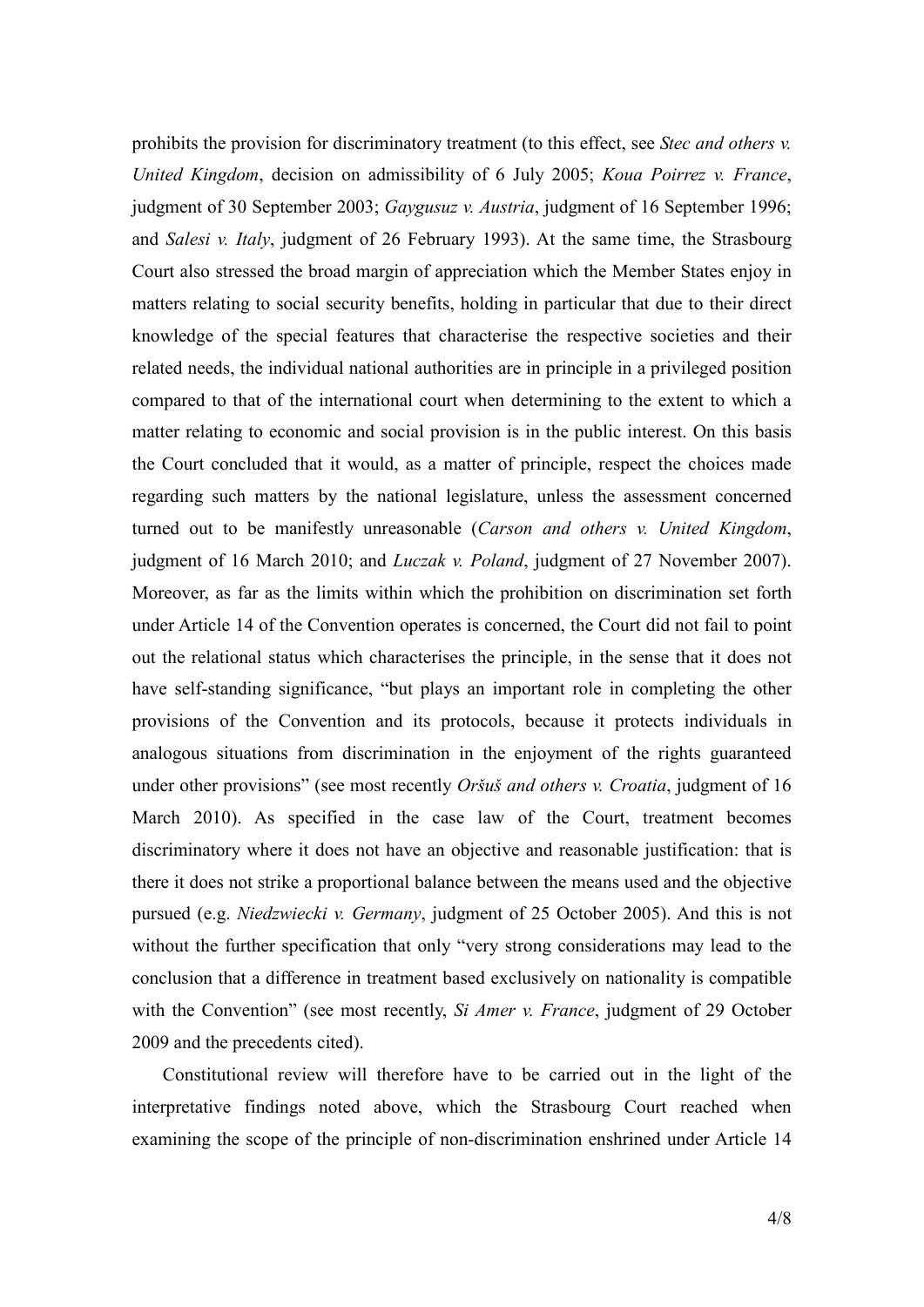of the Convention, which has been adopted by the referring court in this case as an interposed provision, along with Article 1 of the First Additional Protocol, which Strasbourg case law itself has held to be associated with the principle referred to above in matters relating to social security provision (see in particular on this point, the admissibility decision in *Stec and others v. United Kingdom*).

It should be noted as a preliminary point on this matter that the contested provision without doubt pursues the goal of restricting the award of social security benefits to non-Community nationals. In fact, Article 80(19) of Law no. 388 of 2000 provides, insofar as is of interest for our present purposes, that "income support and the financial benefits available as individual rights on the basis of legislation applicable to social service shall be awarded, subject to the conditions specified under such legislation, to foreign nations who possess a residence card" (now an EC residence permit for longterm residence). Therefore, the provision was enacted to regulate the prerequisites themselves for entitlement to the award of social security benefits and limited the class of recipients, as far as non-Community nationals are concerned, to those in possession of a residence card, the issue of which requires, *inter alia*, lawful residence within the territory of the State for at least five years, according to the original provision of Article 9 of Legislative Decree no. 286 of 25 July 1998 (Consolidated text of provisions regulating immigration and provisions governing the status of foreigners). This period was increased to six years, following the amendments made to Article 9 of Law no. 189 of 30 July 2002 (Amendments to the legislation on immigration and asylum), whilst it was again reduced to five years with the new legislation contained in Article 9, introduced by Legislative Decree no. 3 of 8 January 2007 (Implementation of Directive 2003/109/EC concerning the status of third-country nationals who are long-term residents). In essence, after the entry into force of the contested legislation, the previous equal treatment between Italian nationals and non-Community nationals with a regular residence permit no longer applied for the purposes of determining the individuals entitled to receive social security benefits available as individual rights.

However, precisely when considering the legislation in question, this Court did not fail to stress that the Italian legislature is without doubt permitted to enact legislation intended to regulate the entry of non-Community nationals and their stay in Italy, provided that this is not manifestly unreasonable or in breach of international law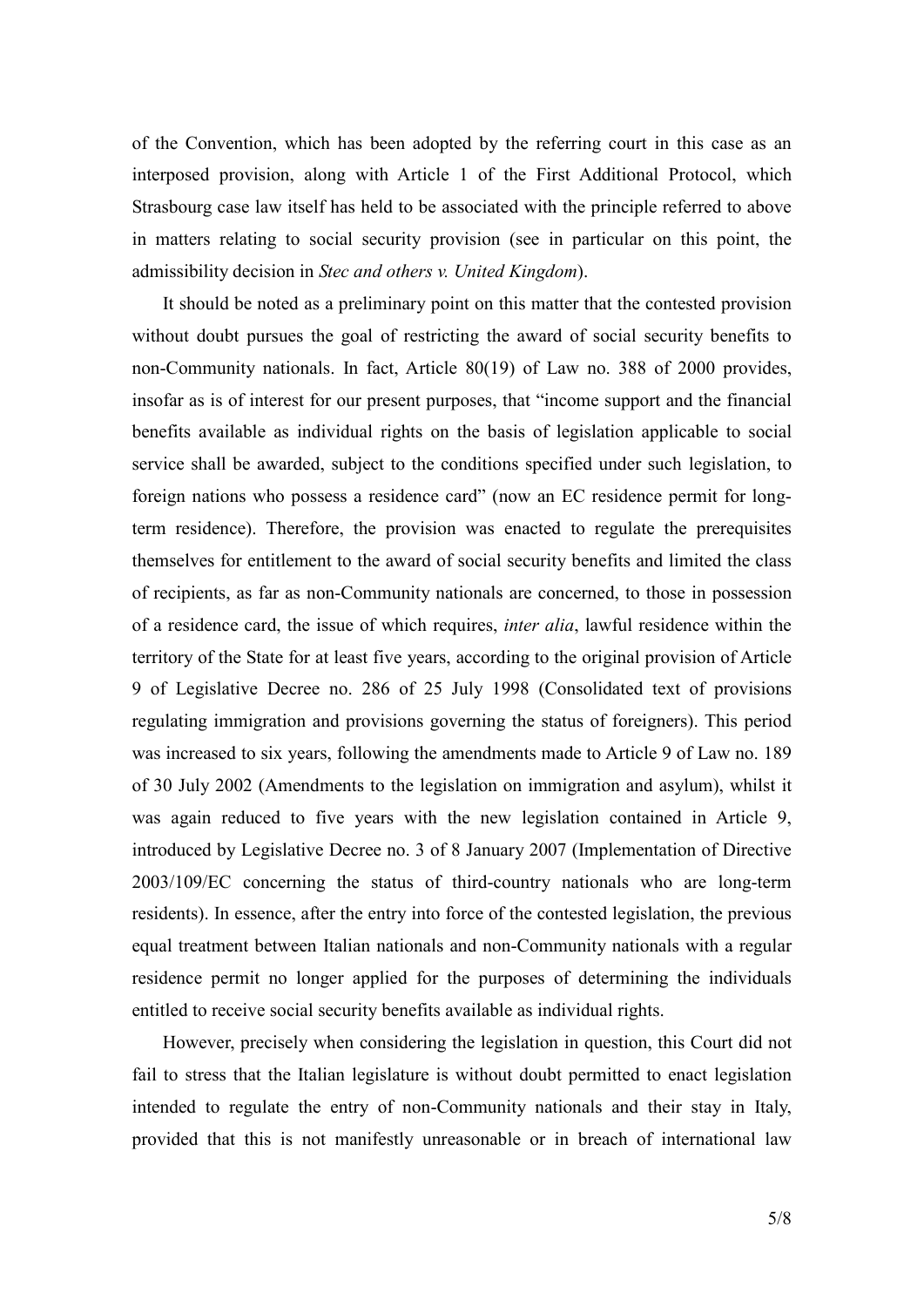obligations. It also added that "it is also possible to subject the award of particular benefits – not intended to remedy serious urgent situations – to the requirement that the legal basis entitling the foreign national to reside within the territory of the State demonstrates its non-occasional nature and that it will not have a short duration, provided that this is not unreasonable; however – this Court went on – once the right to reside under the aforementioned conditions is not under discussion, it is not possible to discriminate against foreign nationals by imposing upon them particular restrictions on the exercise of fundamental human rights, which are on the other hand granted guaranteed to Italian nationals" (judgment no. 306 of 2008).

Therefore, for the purposes of this constitutional review, it is not so much the "nominalist" conception of the specific social security benefit that may come into consideration which takes on decisive significance as rather its concrete operation against the backdrop of social security benefits, which makes it possible to verify whether it is "essential" in order to protect the values involved. In other words, it is necessary to ascertain whether or not, in the light of its legislative conception and the social function that it is required to perform within the overall system, the specific "benefit" at issue here amounts to a remedy intended to enable the actual satisfaction of "primary needs" pertaining to the sphere of protection of individuals, which it is the task of the Republic to promote and safeguard – a remedy which therefore amounts to a fundamental right in that it is a guarantee for the individual's very survival. On the other hand, the case law of the Strasbourg Court has stressed that, "within a modern democratic State, many individuals can only ensure their own support for all or part of their life through social security benefits". This means that "it is recognised under numerous national legal systems that these individuals require a certain level of security, and therefore provision is made for the automatic payment of benefits, provided that the prerequisites laid down for the granting of the rights in question are met" (see the decision on admissibility of 6 July 2005 in *Staic and others v. United Kingdom* [sic.], cited above). Therefore, where the situation is one involving benefits intended to provide "support" for an individual, any discrimination between Italian nationals and foreigners lawfully resident within the territory of the State that is based on prerequisites other than their individual circumstances would end up violating the principle enshrined in Article 14 of the European Convention on Human Rights, having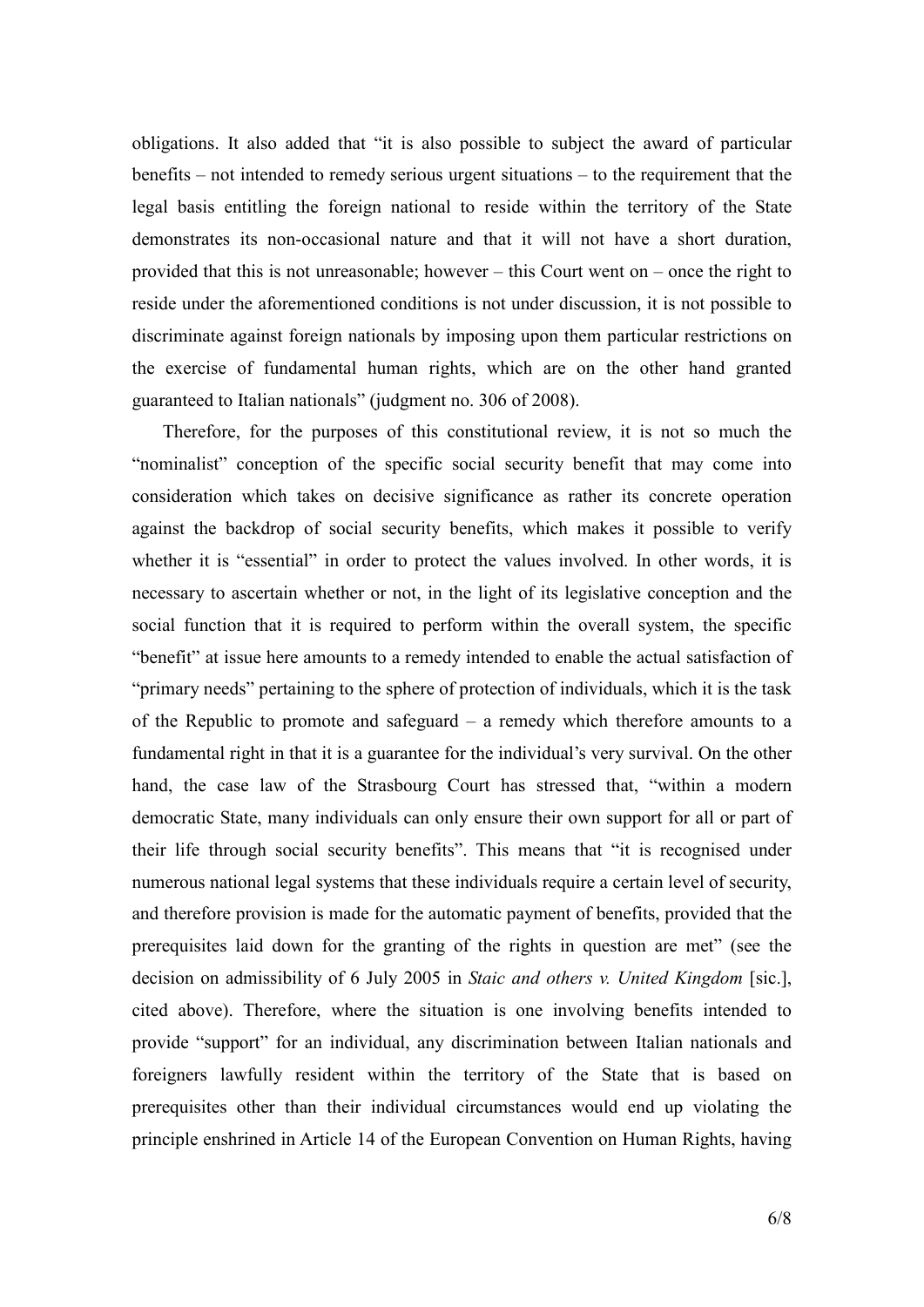regard to the interpretation which, as mentioned above, has been provided on various occasions by the Strasbourg Court.

In this regard it may be of significance that the original text of Article 13 of Law no. 118 of 30 March 1971 provided for the payment of a monthly benefit for thirteen months per year "to the civilian disabled or invalids aged between eighteen and sixty five years in respect of whom a reduced capacity to work exceeding two thirds has been ascertained and who are unemployed, for as long as such conditions persist", subject to the same prerequisites and procedures as those laid down for the award of a disability allowance pursuant to Article 12 of the same Law. Article 13(2) then went on to provide that the incapacity benefit could "be revoked, following a report from the provincial labour and employment offices, should the beneficiaries not accept employment suitable for their physical conditions".

Article 13 was then replaced by Article 1(35) of Law no. 247 of 24 December 2007 (Provisions implementing the Protocol of 23 July 2007 on social security, work and competitiveness to favour fairness and sustainable growth, as well as additional provisions on work and social security). The new text of the provision stipulates that "civil invalids aged between eighteen and sixty four years in respect of whom a reduced capacity to work equal to or exceeding 74 percent has been ascertained and who are not in employment shall, for as long as such conditions persist, be awarded a monthly allowance of Euro 242.84 for thirteen months per year by the State, which shall be disbursed by the *INPS*, according to the same prerequisites and procedures as those laid down for the award of the allowance provided for under Article 12". Paragraph 2 of the same Article goes on to provide that the recipient of the benefit shall make a statement to the *INPS* that he is not in employment and shall be obliged to inform the Institute promptly should that condition no longer obtain.

Therefore, according to the legislation referred to above, the allowance concerned may only be awarded to civil invalids in respect of whom a significant reduction in their capacity to work has been ascertained. Moreover, the benefit man only be awarded if the invalid is not in employment, and finally if the interested party has a low income as specified under Article 12 of Law no. 118 of 1971 on the award of a disability allowance.